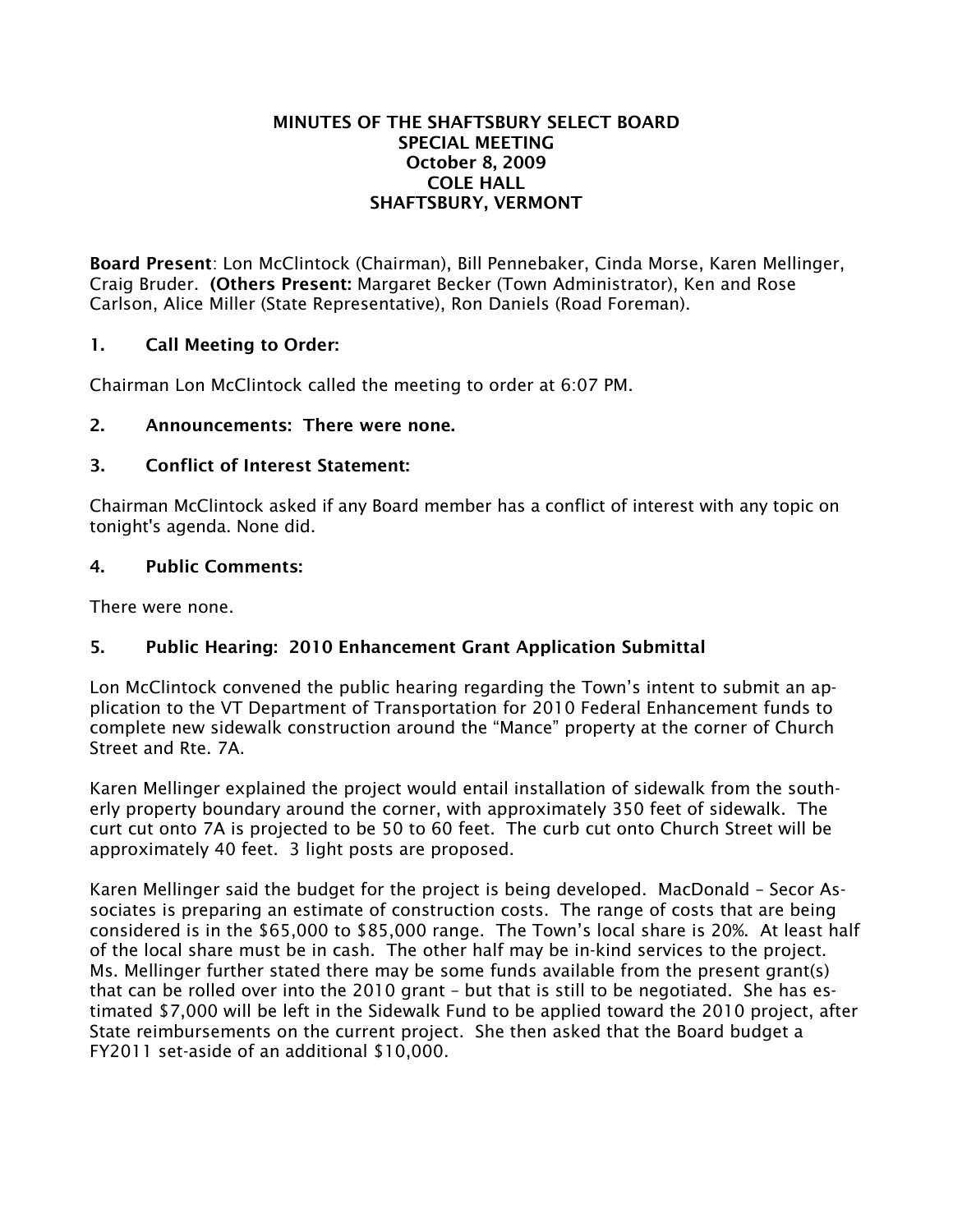Cinda Morse agreed and stated her support for the project, noting that the sidewalk improvements to-date have made a huge difference for pedestrian safety in the Village as they did in Bennington.

Village Resident Ken Carlson reported that the owner of the corner property, Trevor Mance, is concerned about the safety of walkers across the lot. Pedestrians have to weave through haphazardly-parked vehicles and across very wide curb cuts to get from Church Street over to Rte. 7A. The proposed sidewalk project would make pedestrian traffic much safer.

Alice Miller, State Representative, stated she viewed this as the most critical part of the whole sidewalk project. She inquired why it was not done first.

Ken Carlson responded that until now the owner of the corner lot had been uncooperative. Trevor Mance is very interested in working with the Town and VTrans to assure the segment of sidewalk is constructed.

Alice Miller stated her support for the project.

Rose Carlson said she supports the project, noting that the corner of Church Street and Rte. 7A includes very wide curb cuts. Vehicles cut through the corner lot, and the sidewalk project would narrow the curb cuts and discourage this practice.

Road Foreman Ron Daniels asked that the sidewalk alignment not affect traveled way width.

Hearing no other public comments, Chairman McClintock closed the public hearing.

### Cinda Morse made the MOTION that the Selectboard enthusiastically supports the submission of the 2010 Enhancement Grant applicaton. Bill Pennebaker seconded. The MOTION carried.

Chair McClintock agreed to submit to VTrans the Selectboard's letter of support.

## 6. Road Repairs – Ledgely and Westview Drive, Stevens Lane

Ron Daniels reported that he will hear back from Peckham regarding their paving schedule for October. He is fairly certain that Cleveland Avenue, Ledgely and Westview Drives, and Stevens Lane are in their schedule.

Ken Carlson pointed out there is no base on Stevens Lane and Westview Drive, and only minimal base on Ledgely Drive. The asphalt sits on clay.

Cinda Morse said it does not make sense to pave this fall until repairs are made. Margy Becker reported that VTrans has tentatively granted the Town an extension on the Class 2 paving grant until 6/30/10. Cinda Morse recommended that the Town ask an engineer to take a look at the roads and make recommendations for drainage improvements. The Selectboard agreed to authorize Margy Becker to contact an engineer for this purpose.

Ron Daniels said he estimates \$18 - \$19,000 in material and fabric alone to repair the base on the roads. This is not a refined estimate, he cautioned. He stated that if the surface el